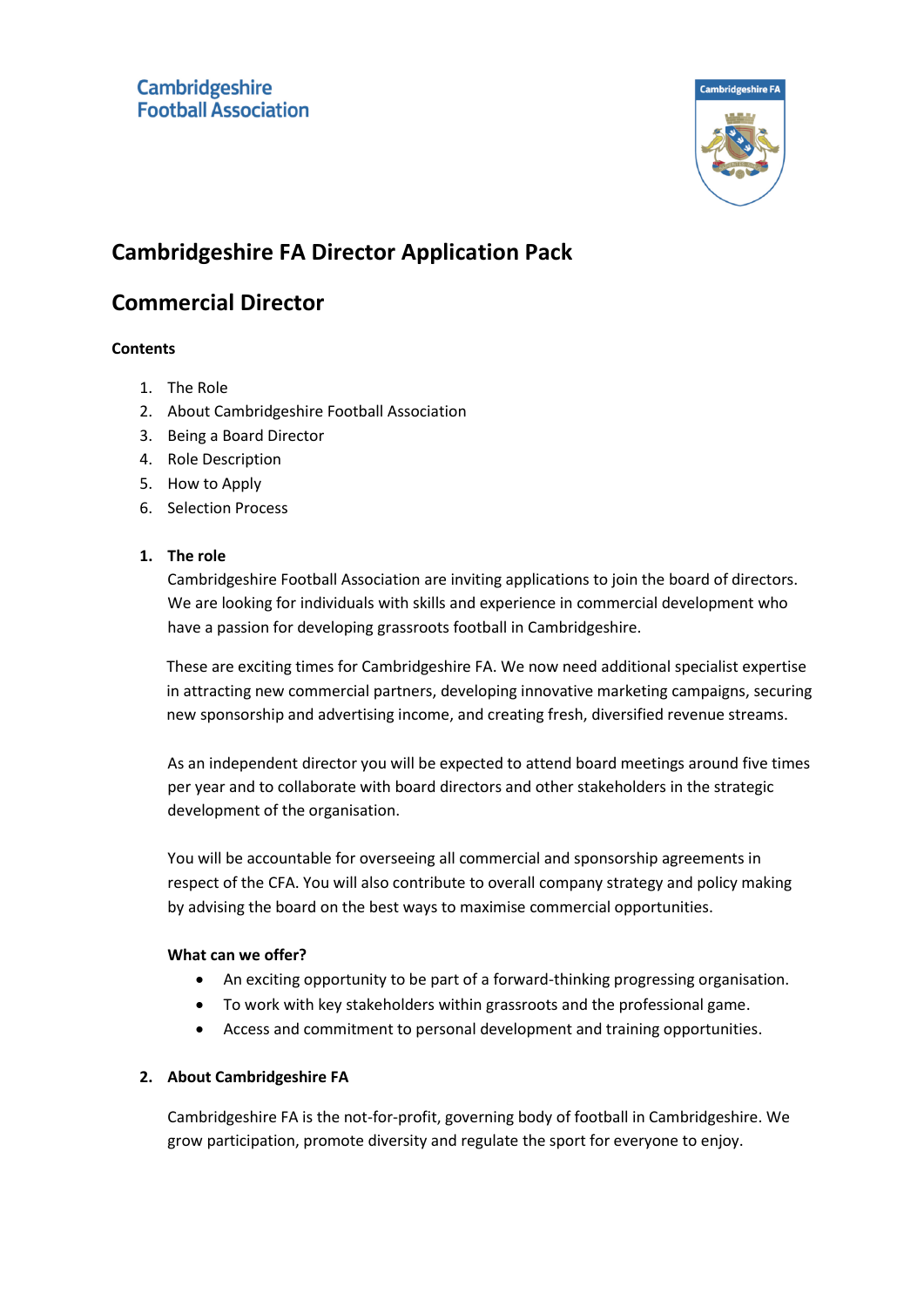Around 200 clubs, 6 leagues, 1000 teams, 375 referees, 2300 coaches and thousands more volunteers enable over 20,000 players of all ages and abilities to play football in Cambridgeshire. Our role is to govern, develop and innovate the game in a manner that is inclusive and supportive of our predominantly volunteer workforce. Cambridgeshire FA is proud to support football for all.

# **3. Being a board director**

The board of directors of Cambridgeshire FA are required to direct the business affairs of the association and to determine the vision and strategy, plans, policies and financial investment required to achieve the association's aims.

Board meetings usually last around one to two hours and are held at Cambridgeshire FA headquarters in Impington, Cambridgeshire, or over Microsoft Teams. For more information about our board and staff please visit our website: <http://www.cambridgeshirefa.com/about/board-and-staff>

Expenses are paid in line with the current CFA expenses policy and renumeration for this role is on negotiation with the successful candidate.

#### **4. Role description**

| <b>Role title</b>                                                                                   |                                                                                |                                 | Independent Commercial Director                                                                 |  |  |  |
|-----------------------------------------------------------------------------------------------------|--------------------------------------------------------------------------------|---------------------------------|-------------------------------------------------------------------------------------------------|--|--|--|
| <b>Reports to</b>                                                                                   |                                                                                |                                 | <b>CFA Chair</b>                                                                                |  |  |  |
| Role purpose                                                                                        |                                                                                |                                 |                                                                                                 |  |  |  |
|                                                                                                     |                                                                                |                                 |                                                                                                 |  |  |  |
| Collectively, the Board of Directors of Cambridgeshire Football Association Ltd are required to     |                                                                                |                                 |                                                                                                 |  |  |  |
|                                                                                                     |                                                                                |                                 | direct the business affairs of the association and to determine the vision and strategy, plans, |  |  |  |
| policies and financial investment required to achieve the association's aims. As such, individually |                                                                                |                                 |                                                                                                 |  |  |  |
| and collectively, the directors are accountable to the membership.                                  |                                                                                |                                 |                                                                                                 |  |  |  |
|                                                                                                     |                                                                                |                                 |                                                                                                 |  |  |  |
| The Commercial Director is responsible for overseeing all commercial and sponsorship                |                                                                                |                                 |                                                                                                 |  |  |  |
| agreements in respect of the CFA. They will be required to contribute to overall company strategy   |                                                                                |                                 |                                                                                                 |  |  |  |
| and policy making by advising the board on the best ways to maximise commercial opportunities.      |                                                                                |                                 |                                                                                                 |  |  |  |
|                                                                                                     |                                                                                |                                 |                                                                                                 |  |  |  |
| <b>Direct reports</b>                                                                               | N/A                                                                            |                                 |                                                                                                 |  |  |  |
|                                                                                                     |                                                                                |                                 |                                                                                                 |  |  |  |
| <b>Renumeration</b>                                                                                 | On negotiation with successful candidate with expenses paid as per CFA Policy. |                                 |                                                                                                 |  |  |  |
|                                                                                                     |                                                                                |                                 |                                                                                                 |  |  |  |
| Location                                                                                            |                                                                                | Cambridgeshire FA HQ/home-based |                                                                                                 |  |  |  |
| <b>Estimated time</b>                                                                               |                                                                                |                                 | The post requires a commitment to attend five board meetings a                                  |  |  |  |
| commitment to fulfil the                                                                            |                                                                                |                                 | year and engage in regular correspondence with board members,                                   |  |  |  |
| role                                                                                                |                                                                                |                                 | the CEO and stakeholders as necessary. Meetings are normally held                               |  |  |  |
|                                                                                                     |                                                                                |                                 | on a Monday or Thursday at Cambridgeshire FA HQ or over                                         |  |  |  |
|                                                                                                     |                                                                                |                                 | Microsoft Teams and normally last in the region of 1-2 hours.                                   |  |  |  |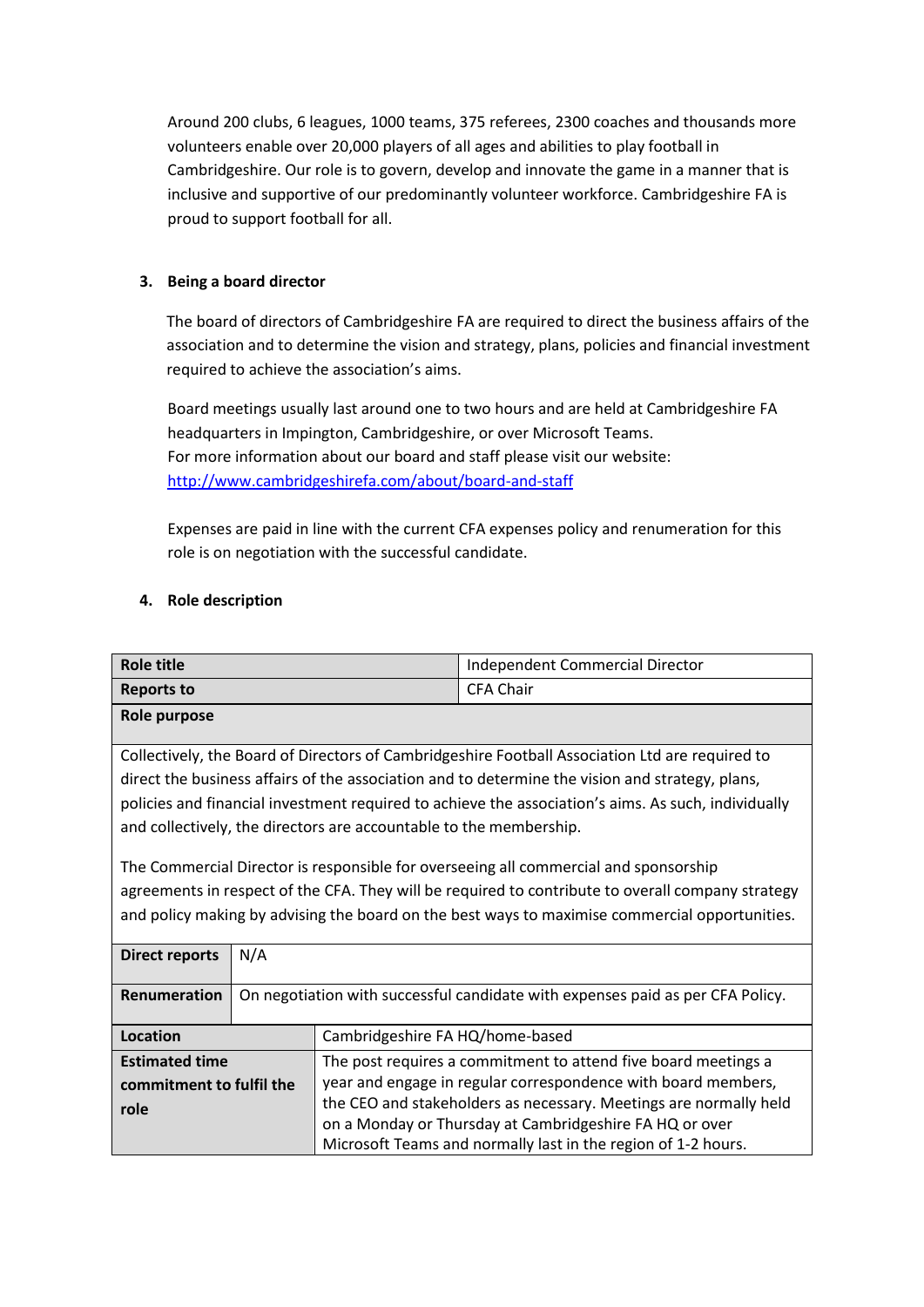| <b>Responsibilities</b>                                                                                                                                                                                                                                                                                                                                            |                                                                                                                                                                                                                                                                                                                                                                                                                                                                                                                                                                                                                                                                                                                                                                                                                                                                                                                                                                                                                                                                                                                                                                                                                                                                                                                                                                                                                                                                                                                                                                                                                                                             |  |  |  |  |  |
|--------------------------------------------------------------------------------------------------------------------------------------------------------------------------------------------------------------------------------------------------------------------------------------------------------------------------------------------------------------------|-------------------------------------------------------------------------------------------------------------------------------------------------------------------------------------------------------------------------------------------------------------------------------------------------------------------------------------------------------------------------------------------------------------------------------------------------------------------------------------------------------------------------------------------------------------------------------------------------------------------------------------------------------------------------------------------------------------------------------------------------------------------------------------------------------------------------------------------------------------------------------------------------------------------------------------------------------------------------------------------------------------------------------------------------------------------------------------------------------------------------------------------------------------------------------------------------------------------------------------------------------------------------------------------------------------------------------------------------------------------------------------------------------------------------------------------------------------------------------------------------------------------------------------------------------------------------------------------------------------------------------------------------------------|--|--|--|--|--|
| $\circ$<br>O<br>$\circ$<br>$\circ$<br>٠<br>management.<br>٠<br>٠<br>$\bullet$<br>٠<br>strategic aims and objectives.<br>٠<br>$\bullet$<br>safety.<br>$\bullet$<br>$\bullet$<br>$\bullet$<br>٠<br>making.<br>$\bullet$<br>people and adults at risk in football.<br>To fully participate in board induction, training or development and performance<br>monitoring. | • To work with the CEO and board to maximise commercial opportunities across the CFA by:<br>Identifying partnership and sponsorship opportunities<br>Ensuring consistent branding and marketing<br>Reviewing partnership and sponsorship agreements or contracts<br>Supporting the promotion of County FA events and activities<br>To serve as a director of the company and to actively participate in its strategic<br>To execute the responsibilities of a company director in accordance with the Companies<br>Act (2006) and other relevant legislation.<br>To safeguard the interests of the membership and stakeholders of the association.<br>To establish clear objectives to deliver the agreed strategy and business plan and regularly<br>review performance against those objectives.<br>To ensure the effective implementation of board decisions by the CEO and staff, holding<br>the CEO to account for the effective management and delivery of the association's<br>To set challenging objectives for continuously improved performance.<br>To oversee the management of risk to the association, including matters of health and<br>To develop and maintain an effective corporate governance structure.<br>To monitor the financial affairs of the association through reports provided by the finance<br>director and to ensure the effective use of financial and other resources.<br>To contribute to constructive debate on all board matters.<br>An understanding of and commitment to inclusion and actively practice this in decision<br>Knowledge of the CFA's responsibilities for safeguarding and protecting children, young |  |  |  |  |  |
| To perform other responsibilities as assigned by the board.                                                                                                                                                                                                                                                                                                        |                                                                                                                                                                                                                                                                                                                                                                                                                                                                                                                                                                                                                                                                                                                                                                                                                                                                                                                                                                                                                                                                                                                                                                                                                                                                                                                                                                                                                                                                                                                                                                                                                                                             |  |  |  |  |  |
| <b>Person Specification</b>                                                                                                                                                                                                                                                                                                                                        |                                                                                                                                                                                                                                                                                                                                                                                                                                                                                                                                                                                                                                                                                                                                                                                                                                                                                                                                                                                                                                                                                                                                                                                                                                                                                                                                                                                                                                                                                                                                                                                                                                                             |  |  |  |  |  |
| <b>Skills</b>                                                                                                                                                                                                                                                                                                                                                      |                                                                                                                                                                                                                                                                                                                                                                                                                                                                                                                                                                                                                                                                                                                                                                                                                                                                                                                                                                                                                                                                                                                                                                                                                                                                                                                                                                                                                                                                                                                                                                                                                                                             |  |  |  |  |  |
| <b>Essential</b>                                                                                                                                                                                                                                                                                                                                                   | <b>Desirable</b>                                                                                                                                                                                                                                                                                                                                                                                                                                                                                                                                                                                                                                                                                                                                                                                                                                                                                                                                                                                                                                                                                                                                                                                                                                                                                                                                                                                                                                                                                                                                                                                                                                            |  |  |  |  |  |
| Significant relevant experience in<br>successful commercial roles<br>The ability to develop, monitor and<br>manage sponsorship agreements and<br>supplier contracts.<br>Strategic leadership and management<br>skills. The ability to develop and<br>monitor organisational strategy.<br>Decision-making skills. The<br>appropriate use of knowledge and           | Project and event management<br>experience                                                                                                                                                                                                                                                                                                                                                                                                                                                                                                                                                                                                                                                                                                                                                                                                                                                                                                                                                                                                                                                                                                                                                                                                                                                                                                                                                                                                                                                                                                                                                                                                                  |  |  |  |  |  |

decisions to the benefit of the

organisation.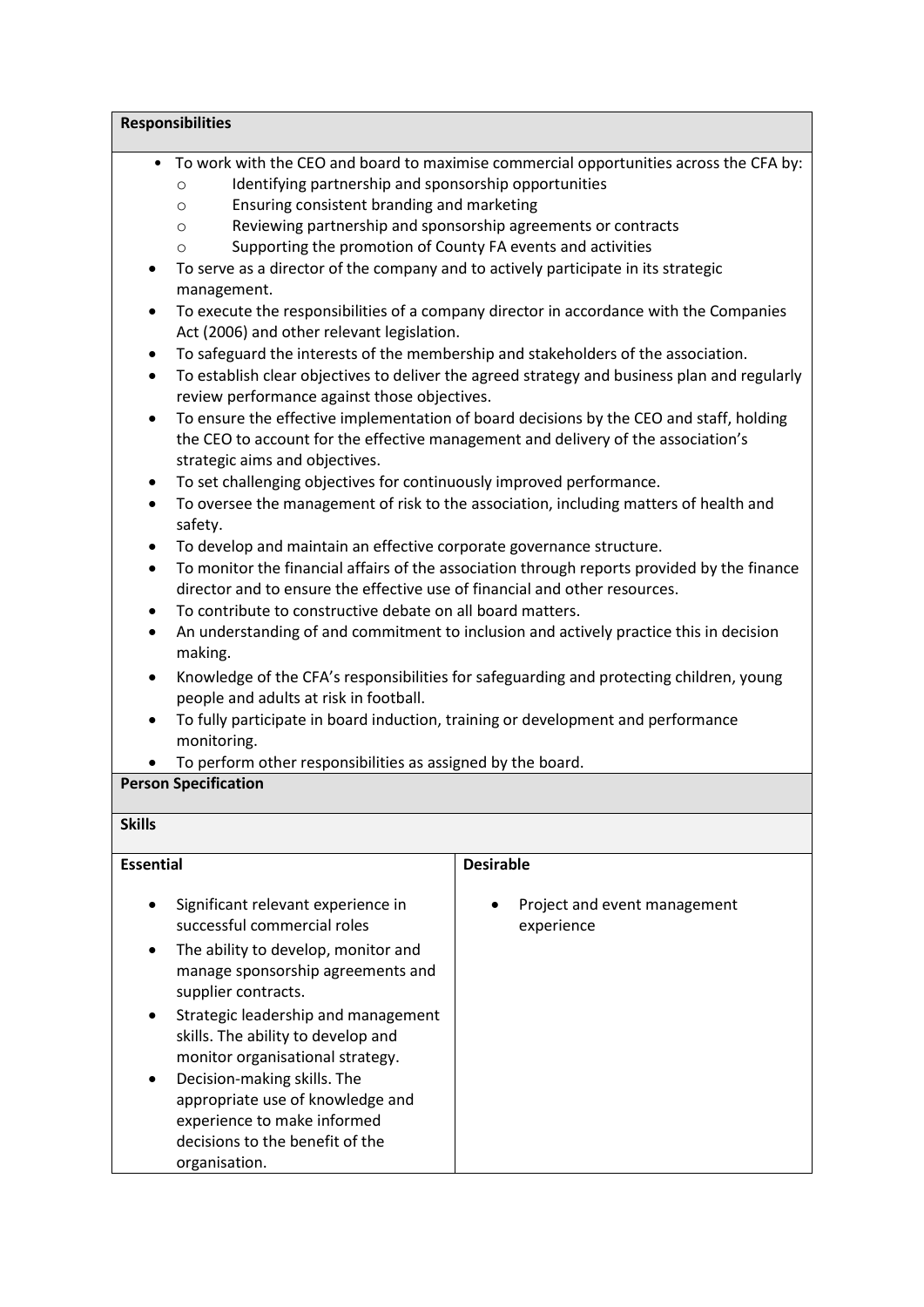| The ability to debate, discuss and<br>$\bullet$<br>challenge in a constructive manner.<br>Excellent interpersonal skills. The<br>ability to form strong, productive<br>relationships both internally and<br>externally to the benefit of the<br>Association.<br>An ability to understand financial<br>accounts, management accounts and<br>budgeting.<br>Access to and ability to use, email and<br>the internet.                                                                                                                                                                                                |                                                                 |                                                                                           |  |  |  |
|------------------------------------------------------------------------------------------------------------------------------------------------------------------------------------------------------------------------------------------------------------------------------------------------------------------------------------------------------------------------------------------------------------------------------------------------------------------------------------------------------------------------------------------------------------------------------------------------------------------|-----------------------------------------------------------------|-------------------------------------------------------------------------------------------|--|--|--|
| Knowledge                                                                                                                                                                                                                                                                                                                                                                                                                                                                                                                                                                                                        |                                                                 |                                                                                           |  |  |  |
| <b>Essential</b>                                                                                                                                                                                                                                                                                                                                                                                                                                                                                                                                                                                                 |                                                                 | <b>Desirable</b>                                                                          |  |  |  |
| Clear understanding of successful<br>marketing and communications.<br>Access to and detailed knowledge of<br>wide range of funding opportunities.<br>An understanding of The FA National<br>Game Strategy and how this affects<br>the work of the County Football<br>Association.<br>A sound understanding of the<br>volunteer/professional relationship<br>and how this can best work to support<br>the work of the association.<br>An understanding of and a<br>commitment to equality in action.<br>Knowledge, understanding and<br>interest in grassroots sport,<br>particularly football, and other related |                                                                 | A good working knowledge and<br>understanding of marketing and<br>branding guidelines.    |  |  |  |
| activities.<br><b>Enhanced CRC Check Required?</b>                                                                                                                                                                                                                                                                                                                                                                                                                                                                                                                                                               |                                                                 | Yes                                                                                       |  |  |  |
| <b>Check Companies House Disqualified</b><br><b>Directors Register?</b>                                                                                                                                                                                                                                                                                                                                                                                                                                                                                                                                          |                                                                 | Yes                                                                                       |  |  |  |
| <b>Clean Full Driving Licence?</b>                                                                                                                                                                                                                                                                                                                                                                                                                                                                                                                                                                               |                                                                 | No                                                                                        |  |  |  |
|                                                                                                                                                                                                                                                                                                                                                                                                                                                                                                                                                                                                                  |                                                                 | The role holder will be expected to understand and work in accordance with the values and |  |  |  |
| behaviours described below.                                                                                                                                                                                                                                                                                                                                                                                                                                                                                                                                                                                      |                                                                 |                                                                                           |  |  |  |
| <b>Behaviours</b><br><b>CFA Value</b>                                                                                                                                                                                                                                                                                                                                                                                                                                                                                                                                                                            |                                                                 |                                                                                           |  |  |  |
| Passion                                                                                                                                                                                                                                                                                                                                                                                                                                                                                                                                                                                                          |                                                                 | Positive attitude, inspiring others, exuding excitement, body language.                   |  |  |  |
| Service<br>respect, listening, responsiveness.                                                                                                                                                                                                                                                                                                                                                                                                                                                                                                                                                                   |                                                                 | Communication, transparency, added value, owning up to mistakes,                          |  |  |  |
| Excellence                                                                                                                                                                                                                                                                                                                                                                                                                                                                                                                                                                                                       | Attention to detail, high quality product/service, consistency, |                                                                                           |  |  |  |
|                                                                                                                                                                                                                                                                                                                                                                                                                                                                                                                                                                                                                  | commitment, work ethic.                                         |                                                                                           |  |  |  |